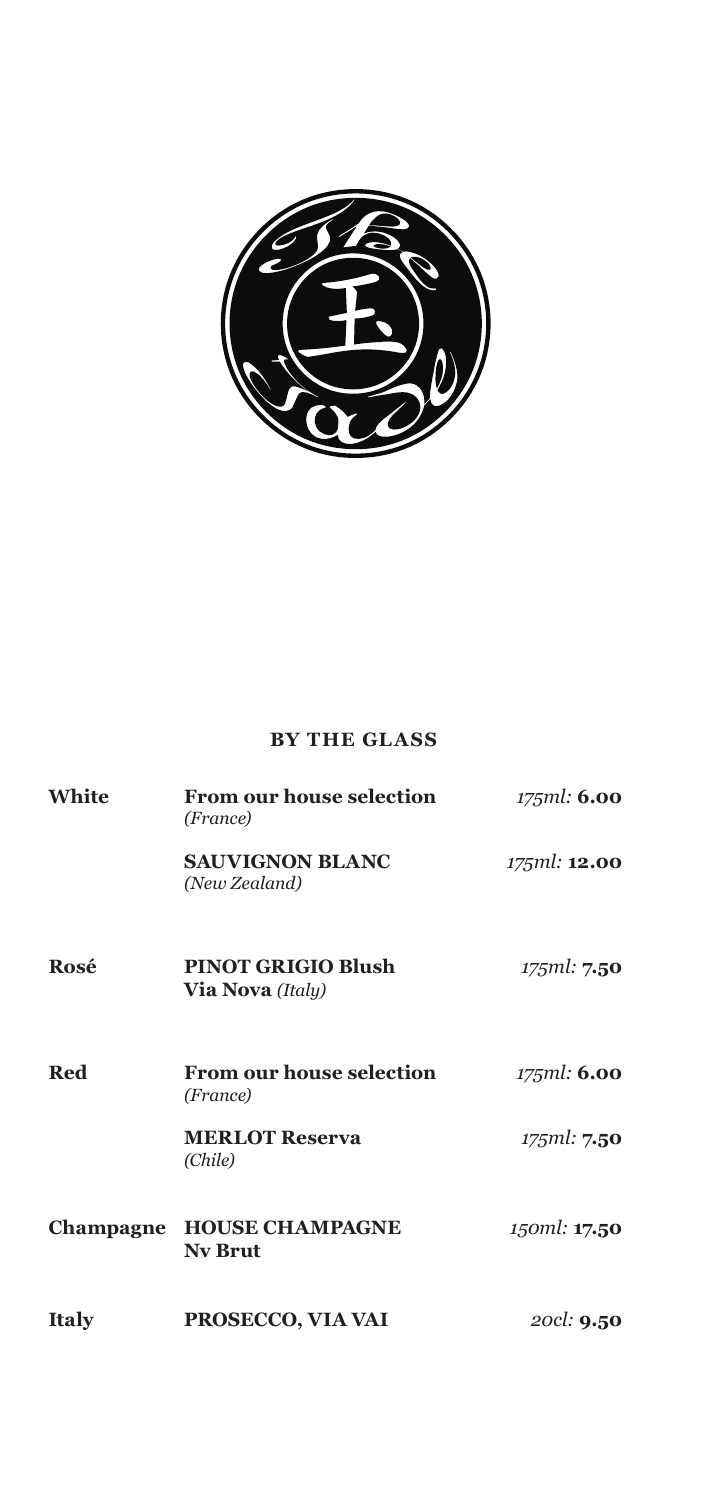# **WHITE WINES**

|             | fruity. | <b>HOUSE WHITE</b><br>20.00<br>Delicately dry, medium bodied, fresh and                                                                     |        |
|-------------|---------|---------------------------------------------------------------------------------------------------------------------------------------------|--------|
|             |         | France                                                                                                                                      | bottle |
| Loire       | 1.      | <b>MUSCADET de Sevre et Maine 2019</b><br>Dry and crispy, fresh white from the shore of<br>the River Loire. Best combined with seafood.     | 26.00  |
| Mendoza 2.  |         | Viognier Reserve, Santa Ana 2020<br>Medium bodied, rounded and fruity with a<br>succulent mouthfeel. The finish is crisp and<br>refreshing. | 27.50  |
| Loire       | 2.      | <b>SANCERRE Le Petit Broux 2020</b><br>Dry, fruity, refreshing wine made from<br>Sauvignon grapes from the town of<br>Sancerre.             | 56.00  |
| Burgundy 3. |         | POUILLY FUME, Château Favray 2020<br>Elegantly dry, well made wine with a hint of<br>gooseberry flavour.                                    | 52.00  |
| Burgundy 4  |         | <b>MACON VILLAGES 2019</b><br>An excellent wine from the traditional<br>Burgundy area.                                                      | 33.00  |
| Burgundy 6. |         | <b>CHABLIS a/c Drouhin 2020</b><br>World famous wine with a dry and crisp<br>flavour.                                                       | 55.00  |
| Burgundy 7. |         | <b>CHABLIS 1er Cru Defaix 2019</b><br>A delightfully fresh wine with a firm and rich<br>taste.                                              | 72.00  |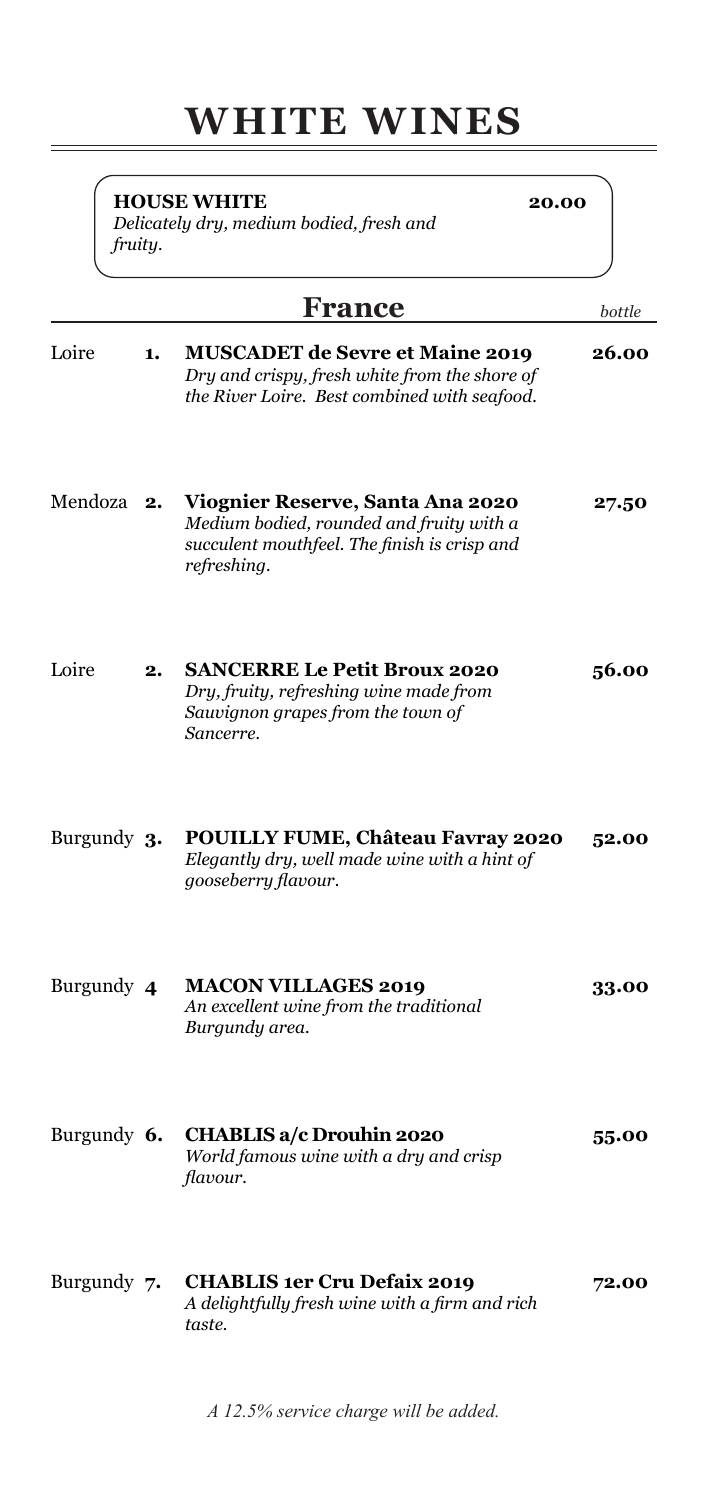| Burgundy 8.<br>Cote d'Or |     | <b>POUILLY FUISSE 2018/19</b><br><b>Domaine Saumaize Michelin</b><br>Great Maconnais of distinction with a<br>balanced oak flavour and buttery finish.                      |        |
|--------------------------|-----|-----------------------------------------------------------------------------------------------------------------------------------------------------------------------------|--------|
| Rhône                    | 9.  | <b>PULIGNY MONTRACHET 1er CRU 2018</b><br>Domaine A. Chavy, Les Folatieres<br>Fresh, floral, lemony white burgundy with<br>lots of new oak on the finish.                   | 120.00 |
|                          |     | <b>Italy</b>                                                                                                                                                                |        |
| Piemonte                 | 11. | <b>GAVI DI GAVI La Minaia 2020</b><br>Very dry, zesty white with a modern<br>structure and a rich, lingering flavour.                                                       | 37.00  |
| <b>Isonzo</b>            | 12. | <b>PINOT GRIGIO Puiattino 2021</b><br>Rich, dry wine, full of aroma and<br>elegance. Made from grapes grown in a<br>pesticide free zone. Good flavour and a<br>long finish. | 30.00  |
|                          |     | Spain                                                                                                                                                                       |        |
| Galicia                  |     | 13. ALBARIÑO MAR DE FRADES 2020<br>A fresh bouquet of peach and apricot lead to<br>a rich and full palate with a hint of lemony<br>acidity.                                 | 44.00  |
|                          |     | Japan                                                                                                                                                                       |        |
|                          |     | 14. SAKE (Rice Wine)<br><b>Quarter Bottle</b>                                                                                                                               | 12.00  |
|                          |     | ROSÉ                                                                                                                                                                        |        |
|                          |     | 15. MATEUS ROSÉ NV<br>Slightly fizzy wine from Portugal.                                                                                                                    | 23.00  |
|                          |     | 16. PINOT GRIGIO ROSÉ, VIANOVA 2020                                                                                                                                         | 28.00  |

*Light, dry and crisp. Zingy citrus and fruity red berry flavours. Finishes clean.*

**17. CÔTES DE PROVENCE ROSÉ COMTE 32.00 DE PROVENCE, LA VIDAUBANAISE 2021** *A light, bright nose of wild strawberries with a refreshing, smooth palate.*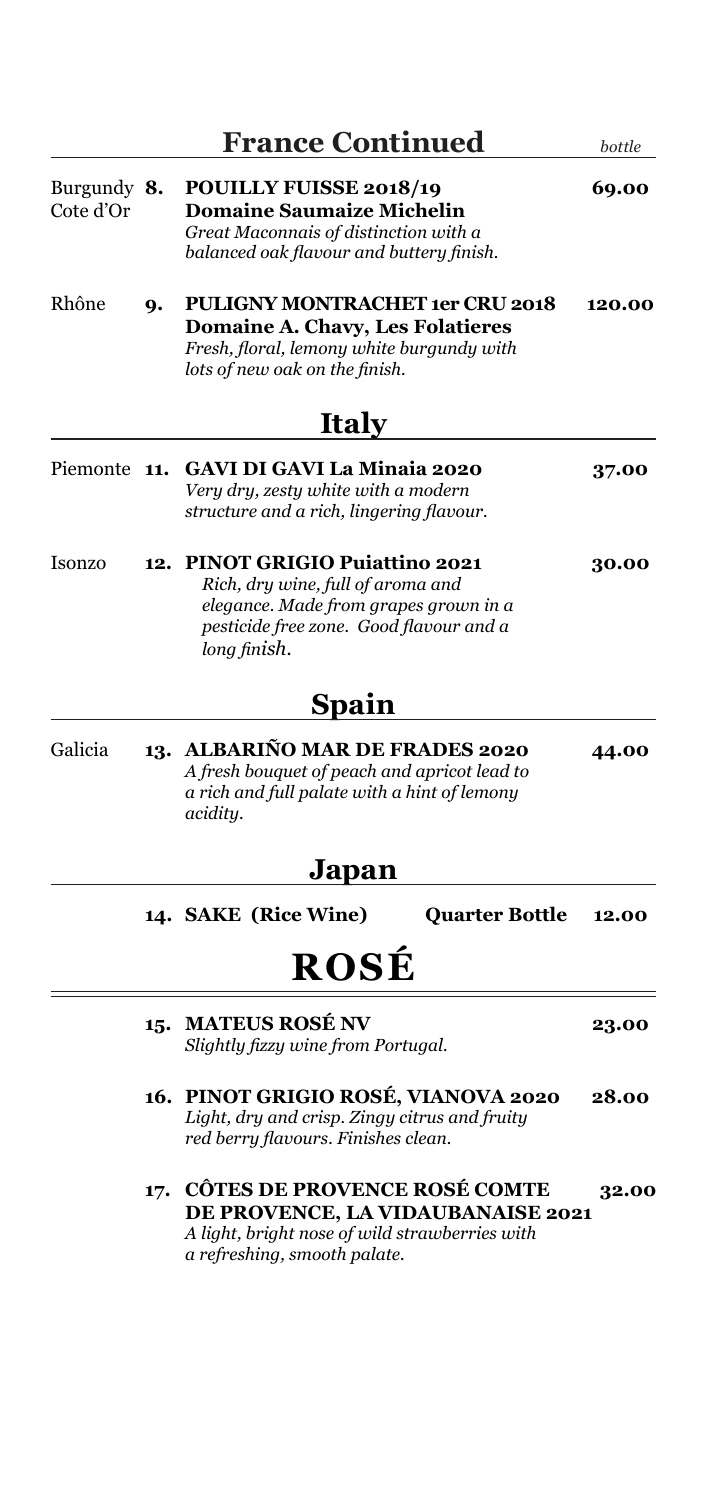# **RED WINES**

**HOUSE RED 20.00**

*Medium bodied, soft, easy drinking.*

### **France** *bottle*

### Beaujolais **18. FLEURIE Poncie 2020 52.00 CHERMETTE** *Cru Beaujolais of distinction. Elegant with concentrated fruit.*

Bordeaux **19. LE GRAND CHAI 47.00** Claret **Médoc 2019**

*Pure cassis and blackcurrant on the nose, backed by a hint of a cedar on the palate. The tannins are sound and ripe and the wine has a long, concentrated finish.*

### **20. CHÂTEAU HAUT PEZAT 2018 62.00 GRAND CRU, ST. EMILION**

*Hints of ripe plums and damsons on the nose and on the palate. It is rich and velvety, with soft tannin and a long elegant finish.*

**21. CHATEAU TALBOT 2014 169.00**

 **4ème Cru Classé, St. Julien**  *A Claret of great distinction for its rich positive style, well structured body and noble velvety finish.*

### **22. CHATEAU LYNCH BAGES 2008 350.00**

*Aromas of lovely, warm red and black bramble fruits immediately greet the nose and are followed by a creamy textured, rich yet beautifully balanced palate.*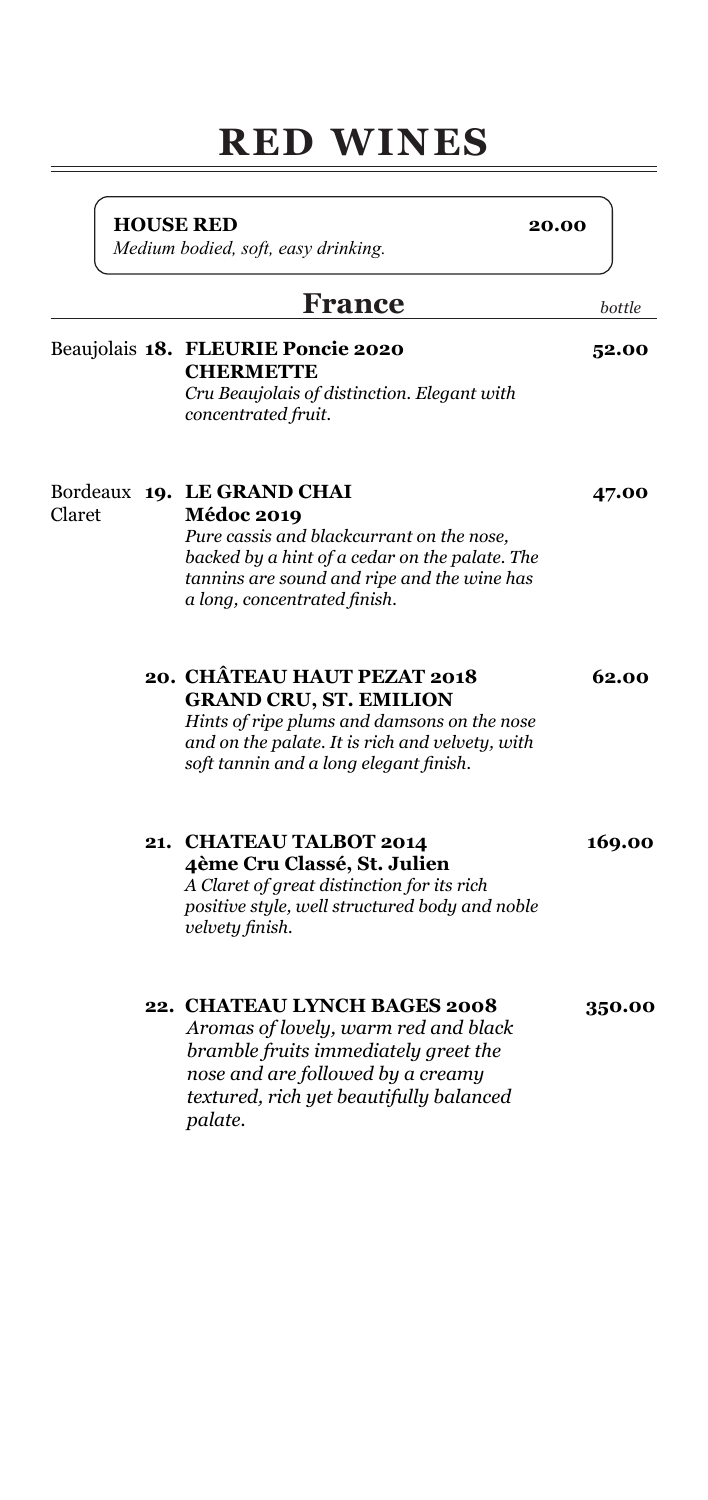### **France Continued** *bottle*

### Rhone **23. CÔTES DU RHÔNE 2020 40.00 Le Prince de Courthezon** *Full bodied and smooth red with a delicious herby black fruit flavour.*

### **24. CHÂTEAUNEUF-DU-PAPE 2019 64.00 Dom. Chante Cigale**

*Robust red, warm and flavoursome. Lingering taste, slightly peppery. Typical of of this part of France.*

## **Italy**

| Veneto | 25. AMARONE CLASSICO 2013                       | 72.00 |
|--------|-------------------------------------------------|-------|
|        | Corte Bra, Sartori                              |       |
|        | Ruby in colour; ripe fruit aromas, with         |       |
|        | notes of blackcurrant, raspberry, and dried     |       |
|        | herbs; full bodied on the palate with rich      |       |
|        | fruit flavours, bright acidity, and a lingering |       |
|        | finish.                                         |       |
|        |                                                 |       |

### **Spain**

| Rioja | 26. RIOJA GRAN RESERVA 2012<br><b>Ramon Bilbao</b><br>A fine, mellow red showing complexity, great<br>character and long length of flavours.                                   | 52.00 |
|-------|--------------------------------------------------------------------------------------------------------------------------------------------------------------------------------|-------|
| Rioja | 27. RIOJA CRIANZA Ramon Bilbao 2018<br>On the palate, the general sensation is of<br>smoothness, evolving gently towards the<br>back of the palate with hints of ripe tannins. | 30.00 |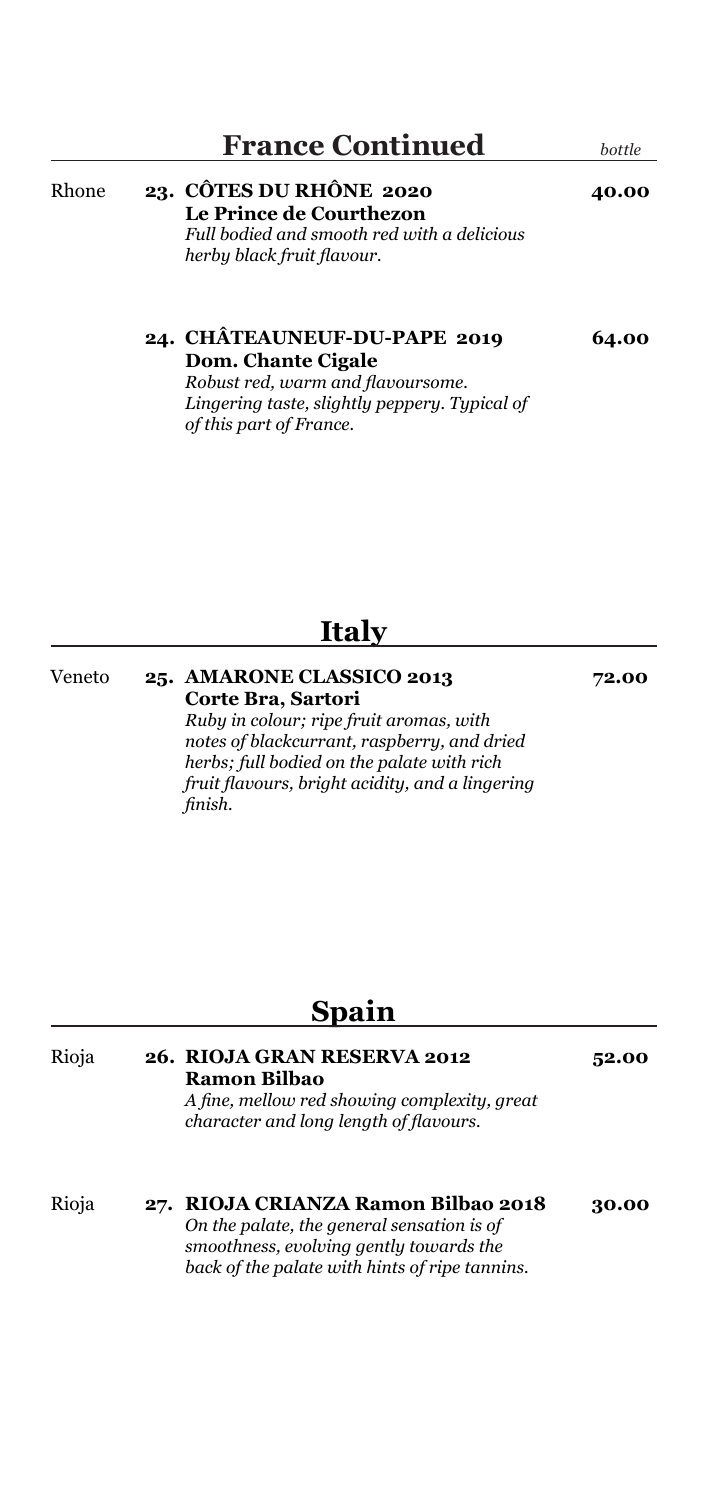### Red **28. THE STUMP JUMP SHIRAZ 2017 31.00 d'Arenberg**

*Medium bodied, with soft blueberry fruit, spices and subtle oak, well integrated tannin and a dry finish.*

## **Argentina - Chile** *bottle*

Red **29. Merlot Reserva, 2020 29.00**

**Vina Leyda,** *Argentina - Ripe dark and red berry fruit aromatics including blueberries and raspberries, combined with a plummy and spicy note.*

## **New Zealand**

White **31. MARLBOROUGH 44.00 SAUVIGNON BLANC 2021** *Recognised as one of the best areas in the world for this classic grape variety. Dry and rich with superb balance, perfumes and a long lasting, gooseberry flavour.*

> **32. SAUVIGNON BLANC 2021 65.00 Cloudy Bay**

*Maybe the biggest name in New Zealand; this Marlborough classic white is without doubt the very best. Young and fresh with a long, zippy amount of good fruit and balanced acidity.*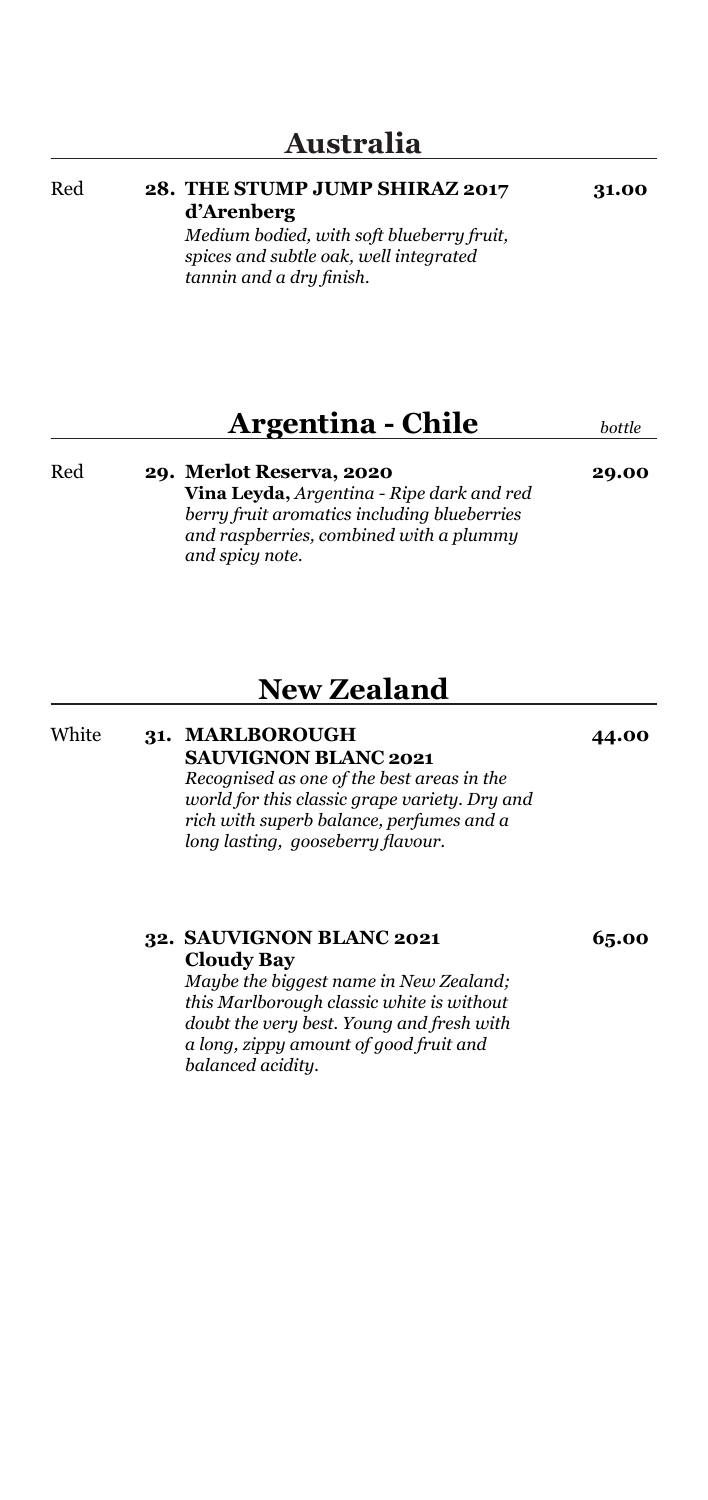# **SPARKLING WINE**

| with a delicate lemon and lime tang in the<br>mouth.                                                 |        |
|------------------------------------------------------------------------------------------------------|--------|
| <b>CHAMPAGNE</b>                                                                                     |        |
| 34. HOUSE CHAMPAGNE NV<br>House selected bubbly made mainly from<br>red Pinot Noir grapes.           | 60.00  |
| 35. VEUVE CLICQUOT Ponsardin NV<br>The famous yellow label, bubbly, rich<br>and altogether charming. | 95.00  |
| 36. LAURENT PERRIER ROSÉ NV<br>Unique wine made exclusively from<br>"Pinot Noir" red grapes.         | 125.00 |
| 37. DOM PERIGNON "Vintage"<br>Creamy with fine bubbles. Ready for any<br>special occasion.           | 250.00 |

*Please note, all our wines are chosen from current vintages. When a vintage is exhausted we will replace it with the next best vintage available with every confidence.*

*A 12.5% service charge will be added.*

*bottle*

## **33. PROSECCO Argeo Ruggeri 36.00** *Lively Prosecco, fragrant with white flowers,*